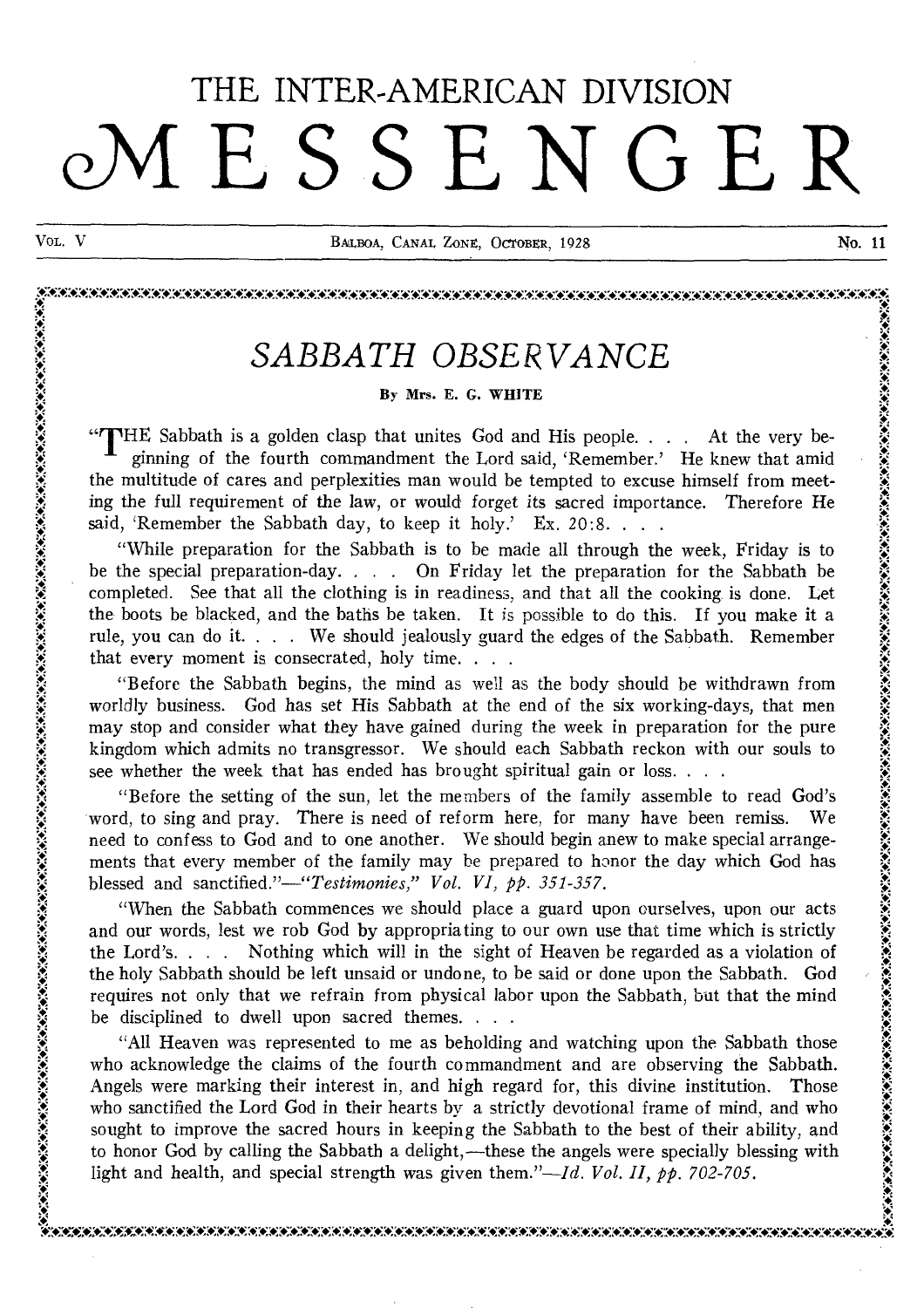#### **HERE AND THERE**

**No. 1** 

Every day our thoughts and prayers visit the various fields around the circle in Inter-America, and we are thankful for every letter that comes, telling us of our fellow-believers in the field that has become inexpressibly dear to our hearts.

It was July 7 that our boat, the S. S. "Ariguani," left Cristobal and steered out into the choppy Caribbean. On the ninth we stopped in Jamaica, and were happy to meet quite a large number of friends in Kingston. It is always an inspiration to step onto the pier in that city, for we always recall the splendid army of believers in that little island, and, somehow, as we leave that field it is always with a prayer that every member there may continue to press forward in loving, faithful service for the Master.

Leaving Kingston, our good old boat that seems to have learned the art of riding the waves gracefully, again turned her bow toward the northeast. And each day, for about two weeks, she kept to her chosen course unswervingly. Some days the sea was calm and the sun bright; others it was rough, while clouds and fog hid the sun and drew the horizon snugly around the ship. Still we kept on plowing along through the trackless deep.

After passing Cuba and the Turk Islands, we did not see land until we neared the coast of Ireland, and we noticed only two boats in that distance of travel o'er the briny deep. But with good books and plenty of work, and a deck on which we walked miles for exercise, we were very happy, knowing God is on the water just the same as on the land.

We spent two Sabbaths on the voyage. Each Sabbath we had Sabbath school in our cabin. Five of us attended— Sister Evans of Jamaica, her husband, and a young woman who was accompanying them to Europe. We appointed officers and followed a set program, except we were very generous in the time allowed for the lesson study. We look back upon these precious hours in our S. S. "Ariguani" school with gratitude and pleasure.

Sunday, July 22, we disembarked at Avonmouth, where a special train for the boat passengers picked us up and, with almost uncomfortable swiftness, hastened us past the beautiful fields of England with their lovely flowers, stately trees, characteristic hedges, velvety lawns, substantial houses, and peaceful herds of well fed cattle and sheep on the undulating pastures or beside the sparkling streams. Some of the fields had yielded their harvest of grain and hay. Others were calling for reapers to come to fill their barns with the gifts of another year. And interspersed among the fields, or shyly creeping up into the road bed of the railway, were gardens laded with vegetables. It fairly made my mouth water to see them in all their freshness in the patch.

Presently we were in the heart of London with its teeming millions. Of course, seeing London is something like seeing the ocean on a cloudy day. We do not see very much of it at a time; and can scarcely realize its enormous size. However, we were told that in this great metropolis are seven or eight million people. How the thought that they are hastening toward the judgment bar of God solemnizes our hearts.

About four o'clock in the afternoon

#### :400:201i2CAXAX:CV.:CCAXAKCCA'AiX4EiCAX

#### THE FIELDS OF THE COMMONPLACE

"Do the work of today as it comes to hand Though it seems only commonplace,

For the small things done with a lofty aim Will lead you from grace to grace.

What matters to you where He bids you toil Or the task which His love assigns?

It will seem all right when you reach the goal And He shows you His great designs.

The acid that eats out the joys of life And spoils every blessing sent— Which turns life's beauty to ashes here—

Is the acid of discontent.

Fret not that some other one is given The place which you thought was yours; Remember He offers a crown of life

To the one who just endures.

Then gather the roses while they bloom; Rejoice while the sky is clear, Trusting the God who cares for all When the shadows of earth appear.

And send out the light of this holy trust On the fields of the commonplace; For there are no other fields, you know, For most of the human race.'

*—Ernest Lee Thompson.* 

#### 222222iCKA7KKKK22AX:Ce.

we reached our sanitarium at Stanborough Park, Watford, Herts. This is a wonderfully quiet and delightful retreat about seventeen miles from London. Here, among friends, we were soon made to feel at home.

That same evening we attended service in the new church erected in Stanborough Park. This was very interesting, especially to Pastor Andross who had charge of the work in England more than twenty years ago when the Stanborough Park property was secured. On this property are now several monuments to this blessed truth. We have mentioned the church and the sanitarium. There are also the college, the church school, the British Union office, the publishing house, and the food factory. I wish I could take you through each one of these very interesting institutions. They are another reminder of the wonderful system of truth God has given us and of the marvelous way in which this message is going into all the world.

As we arrived one week before the opening of the meetings which Pastor Andross came to attend, we decided to visit some of London. One forenoon was spent in Westminster Abbey, that place of world-wide interest, where for centuries England's kings and queens have been crowned and where rest a host of her honored heroes. We saw the resting places of kings and queens, of statesmen and warriors, of poets, of scientists, etc. We saw the old wooden and badly scarred coronation chair which has been used for centuries. Under the seat is a large stone with six rectangular sides, which tradition says was the stone on which Jacob slept.

Everything was interesting to us. But it was the tablets to John and Charles Wesley and the resting place of David Livingstone that held our attention longest, On the tablet to the memory of the Wesley brothers are these inscriptions:

"The best of all is, God is with us." "I look upon all the world as my parish."

"God buries His workmen, but carries on His work."

The slab over Livingstone's resting place was full of writing, and in the lefthand margin was this verse:

"Other sheep I have which are not of this fold: them also I must bring, and they shall hear My voice.

During the afternoon of the same day we visited the Tower of London—that place which flowed with the blood of statesmen and heroes of the cross in bygone days. It is a large enclosure of about eighteen acres and contains several towers. In one of them, known as the "Tower of Jewels," are the crowns of some of the kings and queens of England. These are indescribably beautiful. In the same case are golden scepters. One of these scepters has in it, we were told, the largest diamond in the world.

Outside of the towers, but within the enclosure, is the beheading block; and down in the deep caverns under some of these towers we saw some of the dark cells where many a martyr awaited his further undeserved fate. There we saw some of the terrible instruments of torture and shuddered as we thought of what wicked deeds Satan can cause the human hand to do. On a slab by the door of one dark windowless cell were the words which had been carved in stone by some of its lonely occupants almost four hundred years ago. Here they are:

"He that endureth unto the ende shall be savid.—R. Rudston, 1553."

"Be faithful unto the deth, and I wil give the a crown of life.—T. Fame, 1554."

One day we visited the famous St. Paul's Cathedral, another huge, massive structure calling England to worship. Much of it, however, is undergoing repair and cannot be seen by the passing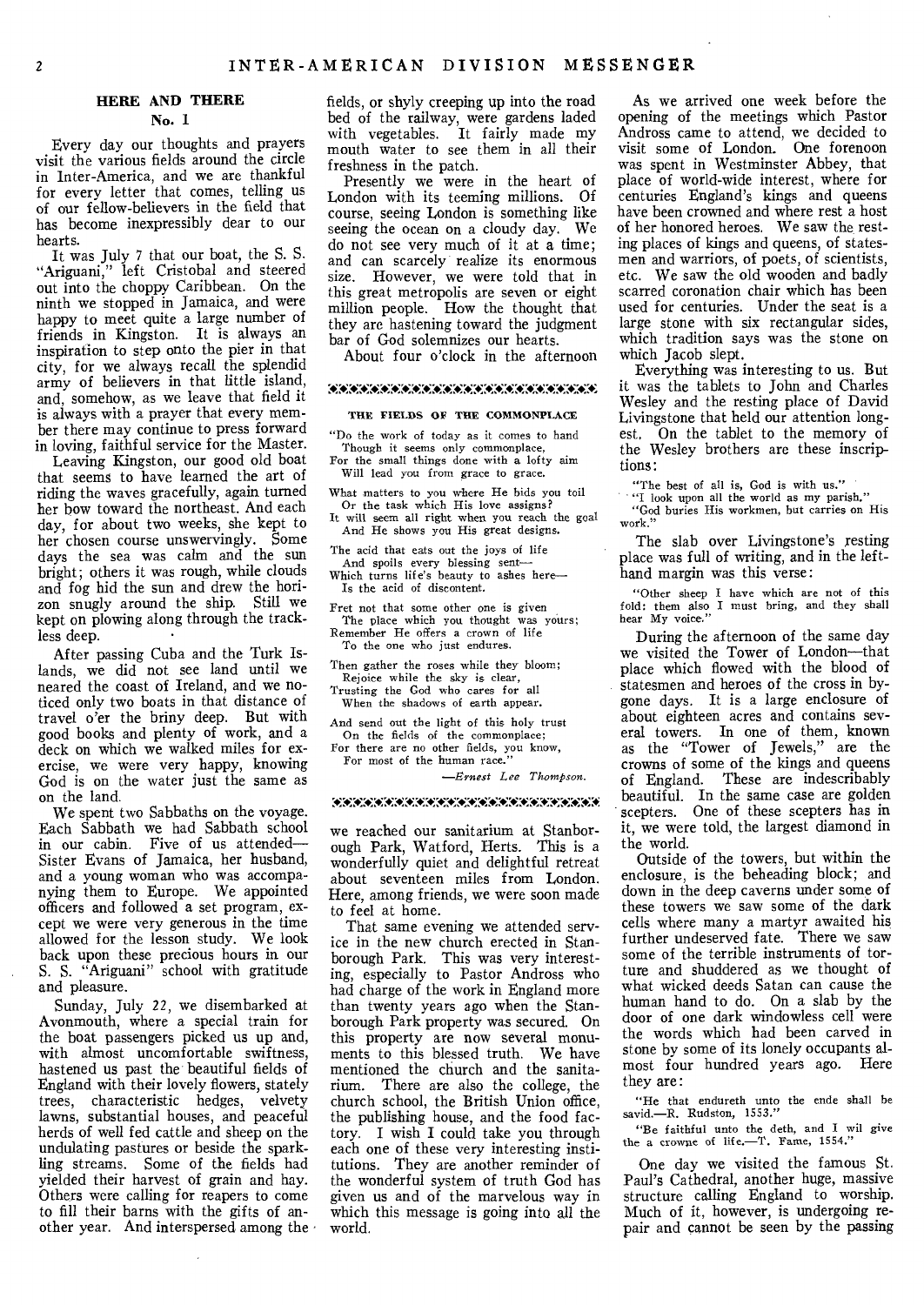visitor. Still we felt repaid for coming as we stood before the original painting of "The Light of the World," with its appealing inscription, "Behold, I stand at the door and knock; if any man hear my voice, and open the door, I will come in to him, and will sup with him, and he with Me." Near this exceptional picture hang two others of great value. As the tourist gazes at the one he reads: "He that observeth the wind shall not sow, and he that regardeth the clouds shall not reap." Turning to the other picture, he faces the question: "Watchman, will the night soon pass?" under a painting that must hold the passerby long enough to speak to his heart.

In each of these places we mingled with hundreds of people intent on seeing the same sights; and I suppose that each one carried a different memory away with him. But, surely here are "sermons in stone" for him who will give ear to their messages.

Sabbath was spent in the new church in north London and on the following Monday, July 30, we went to Birmingham to attend the union meeting. It has been a feast of good things. We feel quite at home with the dear believers here; and daily we thank God for the wonderful message that binds our hearts together into one great family around the world. We hope to write you soon again. Let us cooperate so completely with God and with one another that the Master can give us a greater harvest of souls this year than we have ever yet gathered in Inter-America. God bless and keep you every day.

MRS. E. E. ANDROSS. *Birmingham, England.* 

### $\overline{\phantom{a}}$ ANTILLIAN UNION MISSION

Josefina 56, Vibora, Habana, Cuba

|  | A. R. OGDEN  |   | Superintenden: |
|--|--------------|---|----------------|
|  | N. L. TAYLOR | ۰ | Secy. Treas.   |

#### A TRIP THROUGH THE ANTILLIAN UNION

I have now had the privilege of visiting all the missions of the Antillian Union except the Bahamas.

In company with Elder E. F Hackman, of the Home Missionary Department of the General Conference, and Brother N. L. Taylor, secretary-treasurer of the Antillian Union, we enjoyed a very pleasant, and we trust profitable, two weeks in Haiti.

Missionary conventions were held Sabbath and Sunday, June 30 and July 1 at Port-au-Prince, and July 7 and 8 at Cape Haitien. Evening meetings were also held at Gonaives, Limbé, Grande Rivere, and Port de Paix. It was an inspiration to us to meet our people in all these places and to find that their hearts are filled with love for the message of God. From what we

have seen during our brief stay in Haiti, we feel confident that this field is ripening for a great ingathering of souls.

While in the field, we gave special consideration and study to the various phases of the work in connection with the mission and training school. Brother Howard, who has served faithfully several years as secretary-treasurer of the mission, has responded to the invitation of the Division Conference to go to the East Caribbean Union as secretary-treasurer of that union conference. After careful consideration, it was voted to ask Brother Dunn, who has been laboring so untiringly and unselfishly in the interest of the school, to act as secretary-treasurer of the Haitien Mission. With Brother de Caenel leading out in a strong way in the direction of the mission, and Brother Dunn as secretarytreasurer, we believe the work will move forward with increasing success.

We are also making strong efforts to strengthen the work by securing teachers of ability from France who can give efficient help in the work of the school. So we believe, from every view-point, the work in the Haitien Mission will be blessed of God in accomplishing greater things for the advancement of the message.

We spent one week in Santo Domingo, and had the privilege of meeting with the churches at Santiago, jababa, Santo Domingo City, and S. P. de Macoris. The Lord is working in this field in a very remarkable manner, and there is evidence of advance and growth.

We want to assure all our dear people in these fields, of our most earnest and sincere desire to do everything possible for the success and speedy finishing of the work.

We are now in Porto Rico. In company with Elder Borrowdale, the superintendent of the Porto Rico Mission, we have visited all but two of the sixteen churches and companies in this field. During the month of July, I had the pleasure of preaching thirty-three sermons in the three missions visited, besides assisting in conventions, and holding workers' and committee meetings in the various fields. The work has been rather strenuous, but it has been pleasant, indeed, and we trust profitable to the fields as we endeavored to inspire courage and confidence in the hearts of the many hundreds of believers that we have met in all of the churches visited.

One feature of the work that has been especially interesting was the large number of people in attendance at the meetings. In nearly every place the churches and places of meeting were more than filled; often, as many were standing outside as there were inside. I am impressed that the outstanding and most crying need in all of these fields is more and larger church buildings. I verily believe that if we had the means to erect suitable places of meeting in all the fields of the Antillian Union, within a very short time our present membership could be doubled; for wherever we have held meetings in these islands we found an earnest spirit of inquiry and a deep interest on the part of the people to hear the truth. Surely the time has come for the "quick work" and for the outpouring of the Spirit in this part of the Lord's great vineyard.

We now have in the Antillian Union more than five thousand baptized members with hundreds, yes, thousands interested and studying the message; so the time is fully ripe for a large ingathering of souls. We greatly appreciate the help of Pastor Hackman in the conventions conducted in Cuba, Jamaica, Haiti, Santo Domingo, and Porto Rico, as well as for the general help rendered by him in these fields.

After spending a few days more in Porto Rico I will pass through Santo Domingo, Haiti, and Jamaica, and spend the months of August and September in giving further help and counsel in these fields. In Jamaica I expect to hold a workers' meeting with Elder Edmed's assistance. He has recently arrived from England to carry the responsibilities of president of the conference. I hope to reach the Bahamas the latter part of September, and this will complete my tour through the various fields of the union. Pray for the work in this large, important, and interesting field, that there may be greater advancement in all lines of missionary activities.<br>Havana, Cuba. A. R. OGDEN.

 $Havana, Cuba.$ 

#### $\rightarrow$ ANOTHER ISLAND ENTERED

On Sunday, June 3, I sailed from Kingston, Jamaica, on the motor schooner "Cimboba," for Cayman Brac to prepare for baptism the six persons who decided to obey the message when Pastor Sype and I visited the island in April. Upon my arrival on the island I discovered that nearly all had given up the Sabbath as the result of the influence of one who had visited the island and preached against the doctrines of Seventh-day Adventists. He told the people that we preach that man does not possess a soul, and that there is no such place as hell. The members of hischurch did everything in their power to prevent the message from becoming established on the island. In the evening they patrolled the streets and persuaded every one they met not to attend the meeting. They succeeded so well that cnly five persons were present at the meeting the first night. The number did not increase for a whole week, and cn some nights we had only three present.

Our opposers rejoiced greatly, thinking that our work had come to naught. While they were doing their work, I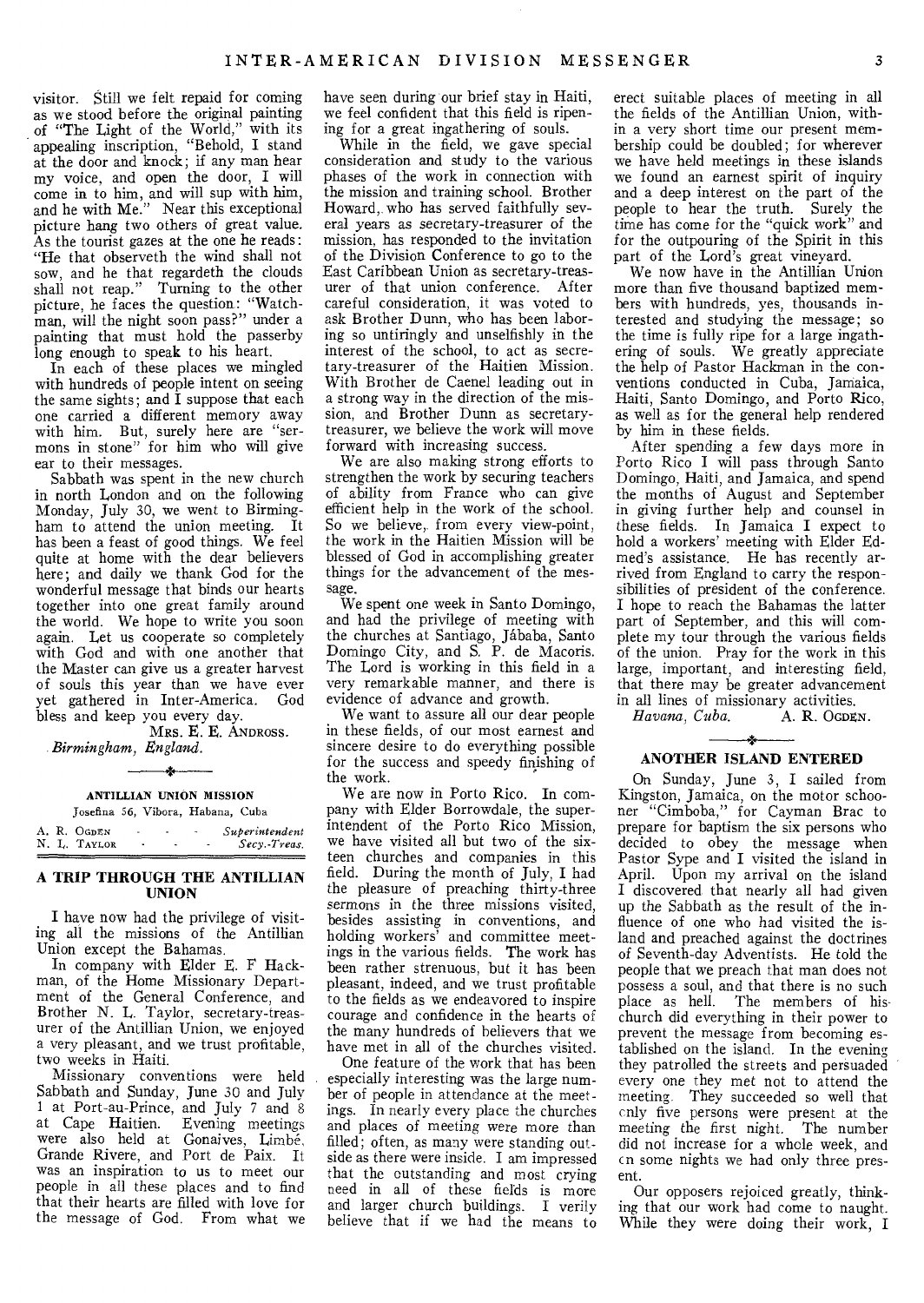was pleading with God for the fulfilment of His promises. The second week the tide turned and some who had been influenced by our opposers began to attend the meetings. As the subjects the state of the dead and the punish, ment of the wicked were studied, hearts were melted and people saw God as a God of love. One man said, "My heart was hardened against religion by the teaching that God would burn the wicked throughout eternity, but now my heart is touched with the love of God.' Our opposers became more desperate in their efforts, but were unsuccessful. God had set His hand the second time to recover the remnant of His people, and no power on earth could keep them back. At the end of the fourth week I had planned to leave, but eight had made their decision for the message, and others were deeply interested; so I decided to remain two weeks more. At the end of the fifth week fifteen took their stand for the truth, and I was able to organize a Sabbath school of sixteen members. I preached my last sermon on the night of July 6. The subject was on the days of Noah. Next morning I heard that four more had decided for the message. This will increase the number of converts to twenty. Brother Frank Fletcher is now following up the interest, and I am certain that he will soon have a Sabbath school of thirty or forty.

One brother who accepted the message is a trained teacher, and has been teaching for forty-three years. He has served as catechist in a number of churches. His assistant, a promising young lady who has held various church offices, has also accepted the truth. Another brother has deeded to the conference a splendid piece of land for a church lot. One man who is deeply interested in the message has given all the hardwood to be used as pillars for the building. Others who- are interested have promised to assist in the erection of the building. Among those who have accepted the truth are some who are reckoned as the best carpenters on the island. It will be very easy to have a church building put up if we can give them the material.

Thus another island has been entered for God. Let us remember these new<br>converts in our pravers. This comconverts in our prayers. This commencement of our work in Cayman Brac is only the entering wedge. Greater results are to follow. "To God be the glory, great things He hath done.'

H. P. LAWSON. *Lamb's River, Jamaica.* 

## $\ddot{\phantom{1}}$ BAHAMAS NEWS NOTES

The Big Week receipts in the Bahamas this year were 500% greater than last year's receipts. Over one hundred dollars' worth of books were sold, half of which went to the the Extension Fund. I had the privilege of selling ever thirty dollars' worth of books after closing school in the afternoons. This served not only as an encouragement to me, but also to the church. We will plan for still greater progress in the 1929 Big Week.

Our Nassau church school which Mrs. Beddoe and I have been teaching, closed for the summer holidays at the end of July. Rewards were given the most faithful for punctuality and the highest scholarship. Monica Butler received first place for punctuality with neither absence nor tardiness against her name for the whole school year, and her brother John, who was three minutes tardy once, received second place. The three highest in scholarship with their final standings are: Thelma Weich 95%; Monica Butler 94%2%; Elizabeth Antonio  $93\frac{1}{2}\%$ .

Pastor Bidwell is at present visiting our church on Andros Island.

HARRY E. BEDDOE.

*Nassau, Bahamas.* 

#### CENTRAL AMERICAN UNION MISSION

|  | Apartado 1059, San José, Costa Rica |                                   |                          |                       |                |
|--|-------------------------------------|-----------------------------------|--------------------------|-----------------------|----------------|
|  | W. E. BANTER                        | <b>Contract Contract Contract</b> | ٠                        | $\sim$ $\sim$         | Superintendent |
|  | A. P. Christiansen                  |                                   | $\overline{\phantom{a}}$ | $\tilde{\phantom{a}}$ | Secy.-Treas.   |

#### **GUATEMALA**

On a plateau 4,880 feet above the sea, and two hundred miles from Puerto Barrios, is located Guatemala City, the largest city in Central America. Here we held our colporteurs' institute from July



Company of believers recently organized in Cayman Brac Island.

12-17,—the first to be held in the Central American Union this year. We had a good attendance during the five days we spent together, and the Spirit of the Lord came very near. The colporteurs were impressed with the importance of their work, and with enthusiasm they set their goals, not only for literature to be sold, but also for souls to be won. They seemed happy in setting their personal goals for the Big Week, and promised to give the profits of the biggest day to the Extension Fund.

Appropriate and inspiring charts were hung on the wall. One of these was, "Forward With Increasing Success." These messengers of truth in Guatemala are surely living up to this motto. During the first six months of this year the literature sales amounted to the splendid sum of \$4,725. And best of all, their leader, Brother J. R. McWilliam said: "We are going to pass the division goal of \$7,000 set for us this year."

We were glad Pastor E. P. Howard could be with us part of the time previous to leaving for Nicaragua, his new field of labor. The first Sabbath of the institute it was our privilege to see thirteen believers buried with their Lord in baptism, and it was also our joy to welcome some of them to the colporteur work. Pastor L. H. Connolly from our Puerto Barrios church was also present and furnished us with plenty of music. Although he did not understand all that was said in Spanish, nevertheless he entered into the spirit of the meetings, and became enthusiastic about the Big Week campaign. He also set a goal for himself.

Following the institute, Brother J. R. McWilliam and I went to the city of Esquintla, about fifty miles from Guatemala City, to spend our Big Week. Although many of our books had been sold in this place we were given a royal welcome, and in thirty-eight and onehalf hours we sold \$200 worth of books. I must confess that never before have I seen people so much interested in gospel literature, and although most of them are Roman Catholics, they put aside their strong prejudices and listened to the presentation of the good book, "Our Day in the Light of Prophecy." The time has come for us to canvass Central America, because many have lost all their faith in Catholicism and some are losing confidence in *Los Evangelicos,* (Protestants). As we told them about the prophecies and their fulfilment, and of the many signs that tell us we are living in the very end of time, they at first refused to hear, and said that they were Roman Catholics and had no time for any other religion. But as they listened to the straight testimony given from the word of God, it changed their tone of voice and, often, to our surprise, they would say,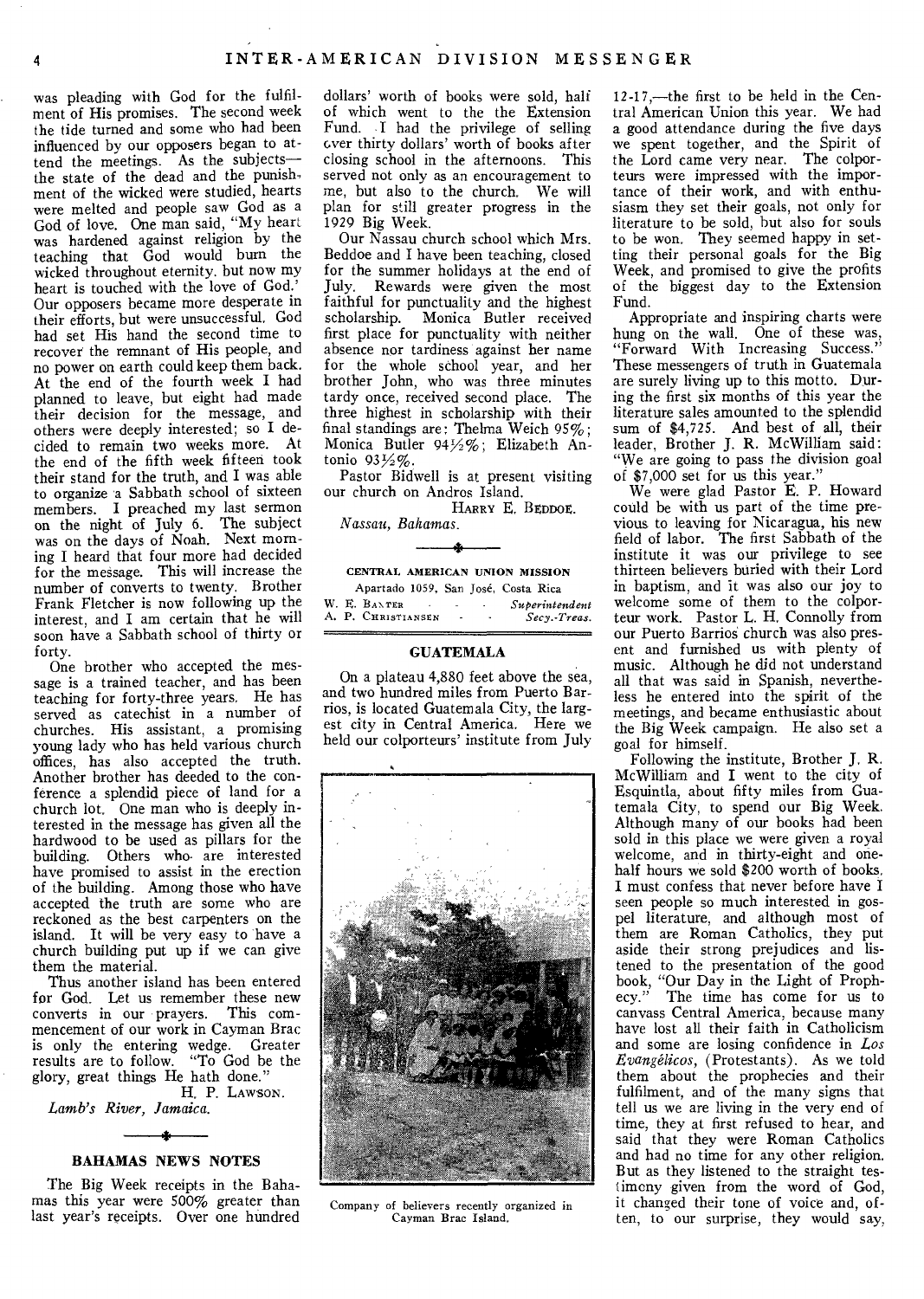"We must have your book." A Catholic young man employed in the government office said, as he was writing his name in the prospectus: "Maybe I will find the way of salvation in this book." We are praying that not only this young man, but many more in the Republic of Guatemala, may find redeeming love, and eternal salvation through reading the message of truth that we have for the world today.

One of the most touching experiences was told in a barber shop. As we entered, the owner had one side of his face shaved. When we approached him with the book he hesitated and seemed anxious to finish the other side regardless of visitors. But when he heard the name "Jesus," and reference made to the wonderful prophecies telling of His second coming, he immediately turned around, and forgetting all about the other side of his face, paid undivided attention to the canvass of the book. One could see by the expression on his face that he seemed very happy at the thought of having a home in that kingdom where Jesus rules as Lord and King. When we told him of the home of the saved, and that it is the privilege of all to be there if they will give their lives to Christ, he opened up his heart and told us some sad experiences. Spiritualists had invited him to their home; but he found no comfort in any of their meetings. They gave him their books, which he was reading, but he saw nothing but deception in Spiritualism. He told us about his family and of a terrible experience that had come to them. He had a nineteen-year old brother to whom his father gave money to go to the port town of San Jose, a distance of about twenty-seven miles from home, to start a barber shop; thus enabling him to make a living for himself. But instead of following the advice of his father he fell into bad company that not only robbed him of his money but of all his character and manhood. Later when the father's eyes again rested upon his son's face, marked and marred by debauchery, he could hardly recognize it as the face of his once promising boy. The young man, discouraged with life by his mistake, decided to commit suicide. He threw himself before a fast approaching locomotive and ended his life of sin. The news of his son's tragic death broke the father's heart. As he talked with us that day and recalled that terrible experience, he realized that the wages of sin are cruel and hard. We read to him many of the promises of the Bible, and before we left he purchased "Our Day," and promised to read his Bible and have nothing to do with Spiritualism.

Later we entered a printing establishment, and when we finished our canvass the owner said to us: "If you will come to Esquintla and preach to the people

this kind of doctrine, inside of five years you will have every one turned away from Catholicism." These experiences surely impress us that the Holy Spirit is preparing hearts for the reception of the message. It is high time that we should arise with a new determination to carry the truth to the homes of the people before it is forever too late.

We have every reason to rejoice, and believe that the truth contained in our good books will triumph in Guatemala. The promise of the Lord is, "The truth is soon to triumph gloriously, and all who now choose to be laborers together with God will triumph with *it."—"Testimonies," Vol. IX,* p. *135.* 

I. A. P. GREEN.

*Balboa, Canal Zone.* 

#### OLD PROVIDENCE AND SAN ANDRES

In response to repeated invitations from patrons of the West Caribbean Training School who live on the islands of Old Providence and San Andres, it was the privilege of myself and family to spend five weeks on these islands; becoming better acquainted with the parents as well as the young people who should be planning to avail themselves of the opportunities offered at the West Caribbean Training School. Incidentally, this visit was to be a vacation from work and a time for recreation.

San Andres is a one crop island, and that crop is coconuts. This does not mean that nothing else is cultivated or grown, but almost all the surface of the island supports waving coconut palms and almost nothing else is sold for the export trade. During the late war, coconuts could not be obtained from their usual sources, and the little island of San Andres not only carried on a flourishing trade, but every few weeks following a shipment of a million coconuts there came back a sizable stream of gold, for the price was many times the price today.

The Third Angel's Message has had representatives in this island for many years, and faithful teachers have had a wonderful influence on the young people who today are entering upon life's responsibilities. But for two or three years we have had no school there and the people stopped me many times and begged that we open a school. The litle church there was only too glad to cooperate in this, and plans were definitely laid to open a school soon. Luther Archbold, one of our recent gradates of the West Caribbean Training School has accepted a call to this island.

Old Providence is an island of very different characteristics from San Andres. It rises high above the sea, and rocks are very plentiful almost all over the island. One town is called Rocky Point, but as I travelled over the island I discovered many points that the name would fit perfectly. There are several different recreations to be enjoyed here, such as boating, swimming and horseback riding. Six former students kept their brains busy planning new surprises for us.

There are many young men and women there who are longing for an education, and it was a great pleasure to plan with these for their future. Already some of the young people from these islands are actively engaged in giving the message, and it is with renewed interest that we watch younger ones planning to enter the training school that they, too, may soon engage in the Master's work.

Catholicism is very strong in these islands, and threats of arrest were made when Pastor Hutchinson was quoted as having spoken against the church, while visiting there. However there are many who are anxious to know what the Bible teaches, and I was pressed into presenting those scriptures which relate directly to the work of the papacy. So seldom do our conference workers visit these parts of the field that all seem hungry to hear some preaching. Meetings were held several times a week and the attendance was good.

Our work and people are held in high repute and there are, from time to time. new ones embracing the faith. This comes as a result of the influence of our brethren and sisters and of the work done by Captain Sheridan Archbold who is in direct charge in both islands. Three persons were baptized on the last day of our visit at Old Providence, and we left for Colon with the deepest gratitude to God for the pleasant and profitable visit. Shall we not unitedly pray that God may hold in check the wrath of the dragon until all the honest ones have taken their stand with the people of God? C. L. STONE.

*Obispo, Canal Zone.* 

#### COLOMBIA-VENEZUELA UNION MISSION  $Box \cap$  Balboa, Canal Zone

|  | Dox O, Danga, Calial Zone |                |   |               |
|--|---------------------------|----------------|---|---------------|
|  | H. E. BAASCH              | ٠              | ۰ | Supermtendent |
|  | C. L. STILSON             | $\blacksquare$ | ۰ | Secy. Treas.  |
|  |                           |                |   |               |

#### FIRST IMPRESSIONS OF COLOMBIA

Sailing from Balboa on the 18th of June, I arrived in Buenaventura, on the Pacific coast of the Republic of Colombia, the following Thursday. We had to wait for the tide to rise before we could enter the shallow mouth of the River Cuaca, which isues at that point into the Pacific. It was late in the afternoon when we were piloted into the river, and darkness had already fallen when the little launch which carried passengers and baggage unloaded its freight by the side of a flight of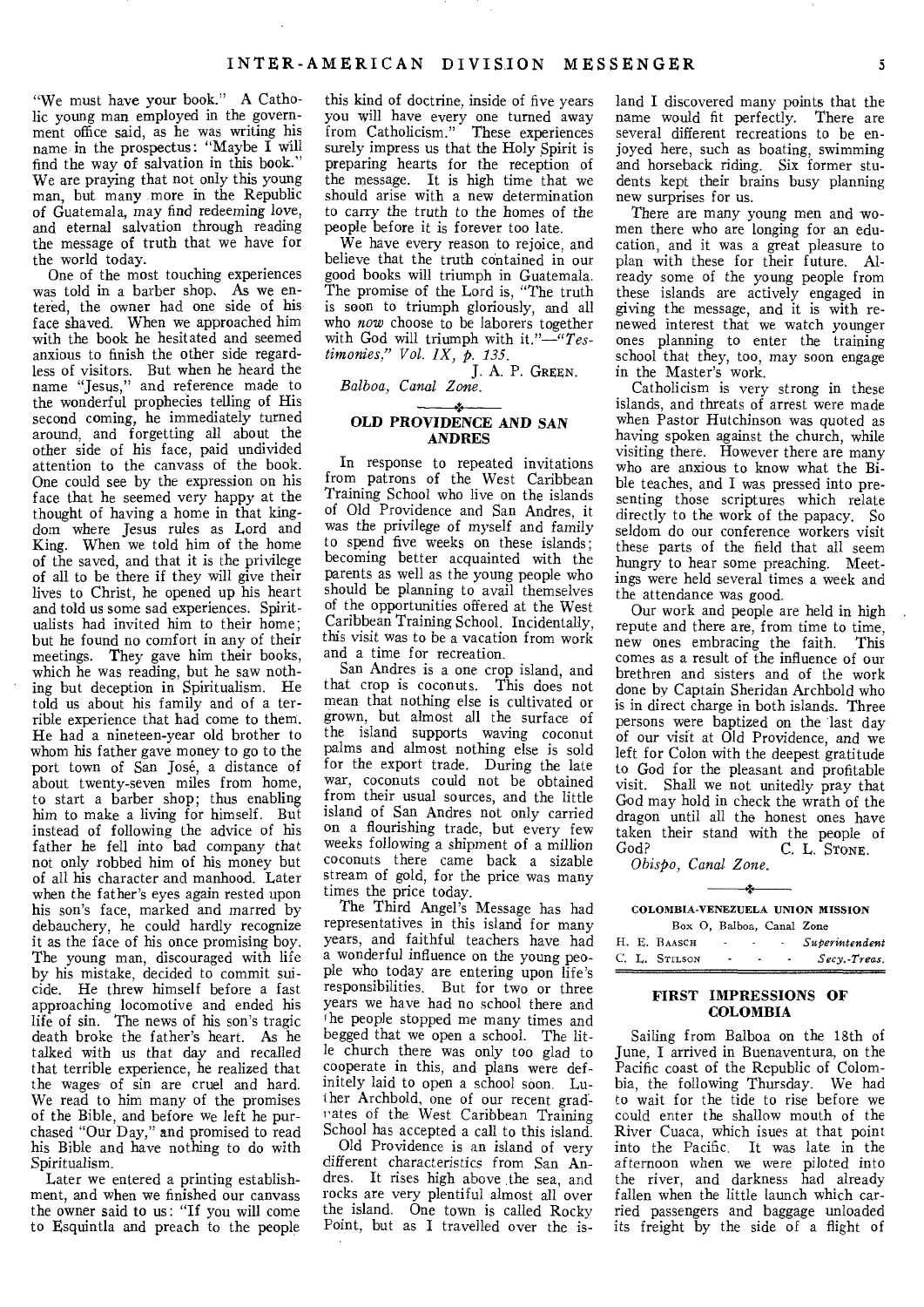steps which led up to the pier, and which was crowded by a mass of humanity. They set up a regular battle for the possession of our trunks and hand baggage. Before I was aware of it, my luggage was being hurried off by some unknown lad to an unknown direction. It was very dark; the pier was dimly lighted, and I had an excitable time trying to follow a shadow over railway tracks and around rolling stock and big automibile boxes. At last I arrived at the custom house, where, even at this late hour, the baggage was submitted to the minutest examination. Everything was opened, even the smallest parcel and the most insignificant little box. A flashlight was unscrewed and the official took a good look into the hollow barrel. Finally the examination was ended, and I was glad to find rest in the nearby hotel, where the breeze from the sea affords a refreshing change from the sultry and dusty streets of Buenaventura.

Early next morning I made ready to proceed on my trip. The next part of the journey was to take me by train to Cali, where Brother Nickle has his headquarters. Once settled in the train, I began to read from my Bible. Presently a well proportioned *Senor Cura* took the seat opposite, and engaged me in conversation. He showed extraordinary enthusiasm for the Bible and said that everywhere he went he encouraged peopel to read and study it. I was glad to find a representative of another church with whom I could agree heartily, at least on one point.

The ride on the train took us along the beautiful Dagua river, hemmed in on both sides by impenetrable tropical jungle, often leaving just sufficient space for the railway track. Higher and higher we climbed, and it grew perceptibly<br>cooler. After about five hours, we After about five hours, we reached the top of the mountain range at a station called *La Cumbre.* Here we were about 5,000 feet above sea level. To the right of the railway track we noticed a set of buildings conspicuous for orderliness and general arrangement, We learned that it was a sanitarium conducted by an American doctor.

We then descended until we were about 3,000 feet above sea level. Here we pulled into the station of Cali, where Brother Nickle was awaiting us with his "Cockroach." The natives of this country are fond of giving nick-names to particular cars, and Brother Nickle's car has not escaped this idiosyncrasy of the Colombians. On this "Cockroach" we loaded our baggage, and took seats next to the driver.

It was Friday afternoon, and as the sun set I thanked the Lord for the privilege of being in the midst of a few brethren of like faith.

In Colombia we are living in the days

of small things; but they are very precious and are the first shadows of the big things which we expect in the future. The Sabbath school was held in the home of Brother and Sister Nickle. There were eight members present; one of these, a young man, was buried in baptism the same afternoon, in the beautiful Cali river. Another member of the Sabbath school is a young German who accepted the truth not long ago through contact with Brother Christiansen. This young man is now canvassing and the Lord is blessing him signally. He has just finished his first six weeks in this work, and has taken orders for and delivered \$1,200 worth of books. Colombia is receiving our literature with avidity. We have a number of faithful men who carry the printed page to the people; but there are vast territories that are still waiting for the tread of the toiling colporteur and for the word of the preacher.

Colombia is, at the present time, peculiarly prepared for the reception of the Third Angel's Message. The country is in a state of ferment—not politically so much as commercially and intellectually. The opening of the Panama Canal has brought the entire western slope of the country into closer touch with the industries of the north; new roads across the high *cordilleras*  are opening more and more hinterland, and are affording wider scope for trade and traffic. The whole country is in a semi-raw condition and ready for a rapid advance toward the benefits of modern civilization. Almost any experienced craftsman or farmer can thrive here, and for this reason foreigners are flocking to this country in increasing numbers. In this part of Colombia the climate is altogether healthful, and such as a northerner can endure well.

Last Sabbath Brother Nickle and I visited a small group of believers who live about eighty miles from Cali. They received the message through the printed page and rejoice in its light. We arrived in time for Sabbath school, which was conducted in much the same way as Sabbath keepers hold it the world over: the opening song, prayer,

a good secretary's report, the review, the lesson, and closing song and prayer. All had their song books and joined heartily in the singing. Those who could read had Bibles. It is less than twelve months since these good people who were living in darkness and ignorance began to see the light. Yet we were surprised at the splendid grasp they have of the message and the absolute faith they put in it. A year ago they attended Sabbath school barefoot and in ragged clothes; now they come in good, clean clothes and well shod. It is truly a miracle of grace, for the change is wonderful in effect. In the afternoon there was a young people's meeting. A young man was the leader and every young person took part in the lesson, reciting from memory the texts for which the leader called by just citing the reference. In view of the absolute mental sluggishness into which a false religion has kept the people down for centuries, we could not help but marvel again and again, as we heard these simple farm boys and girls recite Scripture verses.

Picture Rolls are much appreciated in this country. The pictures are quite easily sold for 25 cents each, and in some instances as much as \$5.00 has been paid for a Picture Roll.

We encourage these brethren to do personal missionary work with their neighbors. We could see that they have not been hiding their light, for on both sides of and above the entrance to the room in which the meeting was held, Bible verses were written in large conspicuous letters. It reminded me of the sign "on the two side posts and on the upper door post" which saved the life of the firstborn in Goshen.

We left a happy and joyous company, as we bade them goodby after the Sabbath was ended. We started home in the "Cockroach" but were caught twice for not having our lights burning. In the first instance we proffered the officials copies of *El Centinela* and some tracts, which were gratefully received and we were allowed to pass on. The second time, however, we were detained for good and were obliged to walk the



o.



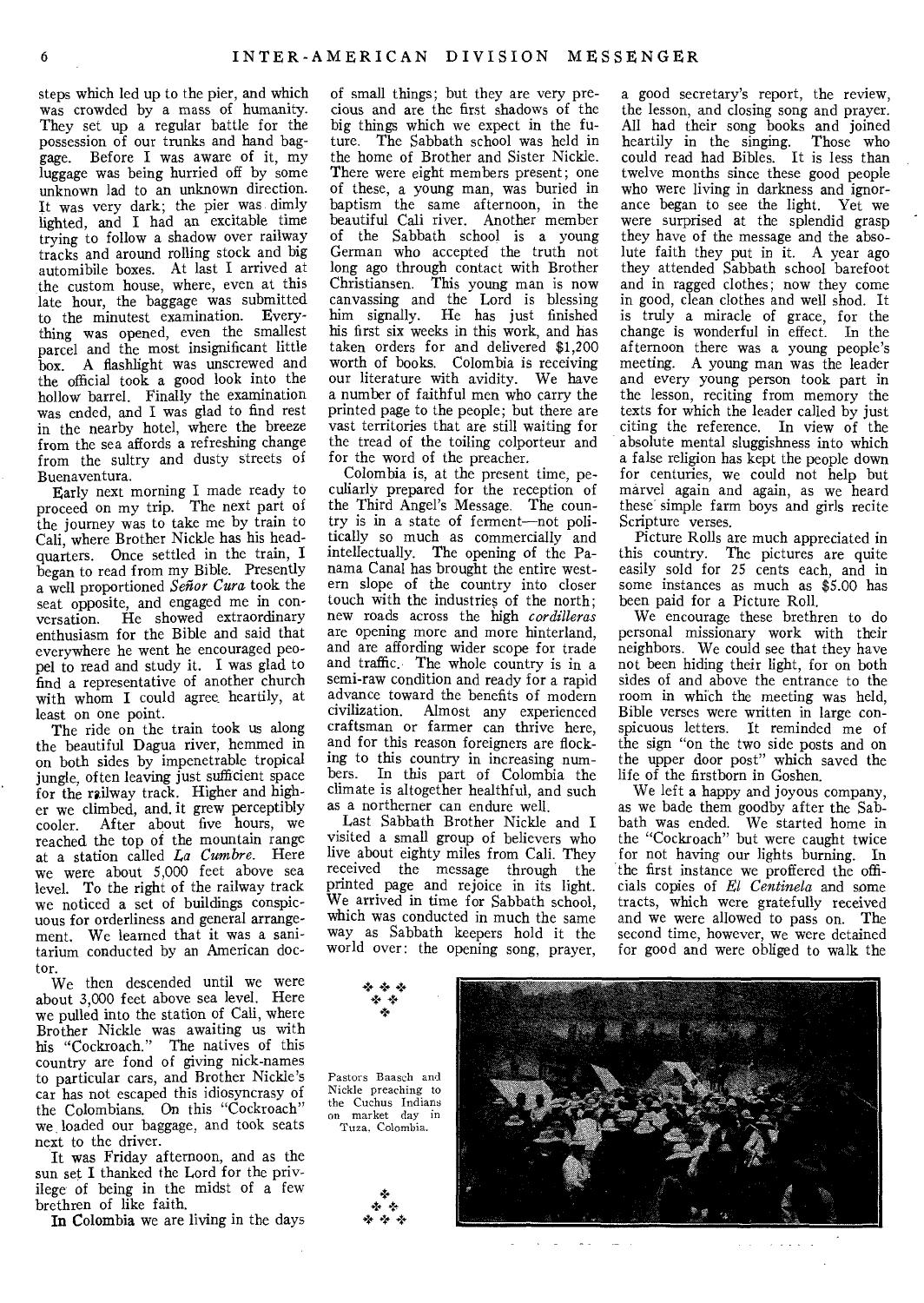silent streets of the little town until daybreak.

There are a few Protestant missions in Colombia, but their efforts are quite limited. On the other hand, this appears to be the opportune time for the advent message to reach the people. A large proportion of them are on the point of breaking loose from the old regime, and are looking for anything that will bring them progress and opportunities and greater personal liberty. We believe that under this persistent urge for advance, many of them will recognize in the advent message the truth for which they have longed. Would to God that we who are privileged to work in this field might be equal to the providential openings!

HENRY E. BAASCH.

Cali, Colombia:

#### $\rightarrow$ **ATLANTIC COLOMBIA**

On Sabbath, August 25, I had the privilege of baptizing four believers in Fundación. We were glad to have with us, on that occasion, Brother J. A. Castro, who first brought the message to that town. Others are preparing for baptism, and we hope to celebrate the rite again before the close of the year. On my way home from Fundación I stopped at another town of the. banana zone, and held a Bible study with a man and his wife, both of whom are teachers in the public school. They seem much interested. I also found newly interested ones in Cienaga. Doubtless there are others, also, in those parts who have had their interest awakened by the good work of Brother Manhertz, who has been canvassing there for a number of months.

Brother Redondo continues his work in the Sinú river country, and reports new ones having accepted the truth in Cereté and Montería.

Doubtless before this paper reaches its readers, Brother and Sister Lien will have arrived from the States to take up work in this field. We shall be glad to welcome these new workers, and know that they will find a wonderful field of usefulness in the Lord's cause<br>here. E. W. THURBER. E. W. THURBER. *Barranquilla, Colombia.* 

#### - 24 EAST CARIBBEAN UNION MISSION

|  |                 |        |                   | Box 221, Port-of-Spain, Trinidad |
|--|-----------------|--------|-------------------|----------------------------------|
|  | M. A. HOLLISTER | $\sim$ | $\sim$ 100 $\sim$ | Superintendent                   |
|  | M.D. Howard     | ٠      |                   | Secy.-Treas.                     |

#### **INDIANS WAITING FOR HELP**

Indians! Indians! Patamonas, Arawaks, Macusas, Akawaias and Arekunas, (Davis Indians)! These are a few of the many tribes that are scattered throughout the Guianas, Venezuela, and northern Brazil, adjacent to our Mount

 $\ddot{\phantom{a}}$ 

Roraima Mission. The territory in which these Indians live, would require about 18 days to cross from the boundary of the Patamonas to the boundary of the Arekuna country. While the tribes are not large in the immediate vicinity of our mission, there are many of them scattered over a very extensive territory.

There are many opportunities for teaching, healing, and preaching among these Indians. While they are not afflicted with many of the diseases with which civilization is familiar, they have afflictions that should be given attention. They also stand in great need of instruction in the care of the body. The Indians about our mission are probably 350 miles away from the nearest doctor. But that is not their only problem. They have no money with which to pay for medical attention. They use any commodity, such as food, clothing, pocket knives, fish hooks, that they can obtain as a medium of exchange. They have no use for money except for decoration. The sick could not get to the doctor, for their friends would not help them. They would not even go near to feed them, for the only cure they know of for sickness is death.

They have medicine men whom they call upon in case of sickness. The medicine man comes with his drums, beads, painted face and body, and uses magic. He consults with the spirits to determine the nature of the disease. When this is done to his satisfaction, those with him begin chanting, and beating the drums, and waving some leaves of supposed magic over the patient. They often lay the leaves upon the affected part, and the patient is supposed to get well. If he does not, his release comes with death.

Most of the Indians suffer with eye troubles, caused chiefly by putting pepper juice into the eye to drive away evil spirits, or for the cure of a common cold. Taking a green leaf, the medicine man rolls it into a funnel shape and puts the patient into such a position that the point of the funnel can be directed to the eye. He sits down on the ground beside the patient whose face is turned upward. Then taking a small raw pepper, squeezes the juice into the funnel shaped leaf; first into one eye and then into the other. Such treatment immediately produces an inflamation which continues for days, but, of course, has no effect, so far as curing the cold is concerned.

The Indians need instruction regarding their diet. While they have native products which are grown from the soil, such as yams, cassava, and bananas, they also use fish and wild game and they eagerly eat many kinds of insects, such as grasshoppers, flying ants, and insects similar to wasps. Should they kill a deer, a pig, or a cow, they will roast it in

the fire, and never leave until they have eaten it all, whether it requires two hours, ten hours, or two days. When it is completely devoured, they may go many succeeding days with nothing to eat because they have no food left.

During holidays they go on what they call a *cassiri* spree, lasting approximately six weeks. During this time they will do no work and are drunk most of the time. *Cassiri* is a drink made by either chewing or grinding cassava root or purple yams, and water. If it is not well mixed with saliva they may add a little sugar cane juice, either of which will cause the fermentation. This will be allowed to remain untouched for weeks until ready for the celebration.

One fortunate thing for the Indians' teeth—and they do have good teeth is the fact that they eat so much cassava bread. It is a very hard, dry sunbaked flat cake which requires strong teeth to masticate, and hence keeps the teeth in fairly good condition. Great good could be done by medical workers among any of these tribes.

M. A. HOLLISTER. *Port of Spain, Trinidad.* 

#### **REACHING THE HARVEST INGATHERING GOAL**

Richard Halliburton, the noted lecturer and author, who recently swam the entire length of the Panama Canal, had to overcome many difficulties before he reached his objective, not the least of which was the passage of the alligator-infested Gatun Lake. When he reached the Pacific end of the canal he was nearly exhausted, but he reached his goal. The last part of his effort was the most important to him. If he had failed then, his strenuous work of the previous days would have been useless. When I read of this young man's determination to succeed, I thought of how easily we can reach our division Harvest Ingathering goal of \$33,000 if the same determination is manifested in the closing part of the campaign. By the time this MESSENGER reaches the field three quarters of the Harvest Ingathering period will be past. What does your goal chart register? Does it give promise of success? Remember that the last part of the campaign must be the most determined if success is to be achieved. Mr. Halliburton is lecturing today because he has reached his goal and has something to report. But his effort will soon be forgotten because he was striving for an earthly prize. Harvest Ingatherers are reaching for a heavenly prize, and they should not forget that the last dollars necessary to reach an earthly goal may be the very ones that will be instrumental in helping souls to gain the heavenly prize.<br>Balboa, C. Z. C. E. Woop. **C. E. Woon.**